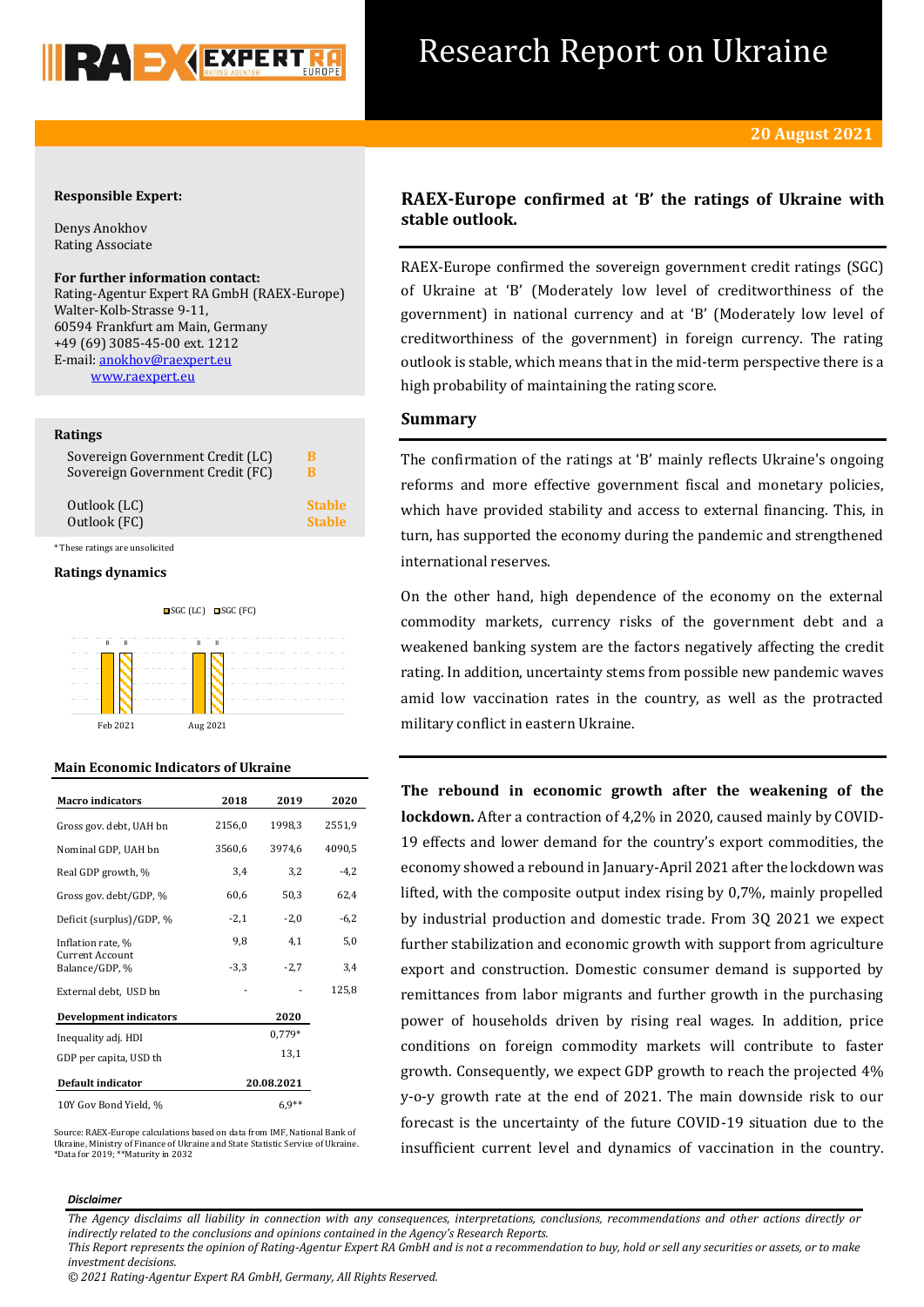





Ukraine and State Statistic Service of Ukraine





Source: RAEX-Europe calculations based on data from IMF and Ministry of Finance of Ukraine

**Graph 3:** Government debt dynamics, %



Source: RAEX-Europe calculations based on data from IMF and Ministry of Finance of Ukrain

Vaccination rates in Ukraine are among the lowest in Europe, and as of early August 2021, only less than 7% of population was fully vaccinated.

**Wide budget deficit will remain in 2021.** Despite the economic slowdown in 2020, Ukraine's consolidated budget revenues increased by 6,7% y-o-y, both due to one-off payments and an increase in tax revenues. However, after a relaxation of the fiscal policy to provide support in response to the COVID-19 crisis, the consolidated budget deficit ended the year at 6,2% to GDP. Government support measures included increased spending on health care and social support, including increases in unemployment benefits, pensions and minimum wages. In 2021, we do not expect a significant reduction in the consolidated budget deficit and it is projected at 5% of GDP, which corresponds to the government's targets. In 1H 2021, we observed a budget execution better than initially planned, both of budget revenues and expenditures; however, in the second half of the year, a gradual increase in the minimum wage and deferred capital spending could slow consolidation.

**Ukraine continues reforms to access concessional funding.** The active build-up of new debt and the depreciation of the national currency brought Ukraine's gross public debt level to 62,4% of GDP in 2020. We assess liquidity risks for the government as low, due to the favorable average maturity of public debt at 7 years and the current level of shortterm debt to GDP is 9,2% and it is covered 2x by international reserves. At the same time, the share of foreign currency liabilities was 63,5% as of July 2021, with predominance in USD (37%), so the debt position is highly sensitive to currency risks.

Given the still high budget needs, concessional financing will remain important for Ukraine. A positive factor was the recent IMF's decision to allocate USD 2,7 bn in SDRs to Ukraine to support liquidity. In addition, the government continues to implement reforms in order to receive a new tranche of USD 0,7 bn under the current stand-by program with the IMF. Moreover, implementing reforms opens the door to borrowing from the World Bank and the EU. Despite concessional financing, the debt position is characterized by a high concentration of bonds (66% of total debt), while concessional agreements account for only 18,4%. Furthermore, the government continues to issue bonds this year to raise funds on domestic and foreign markets.

**Tightening of monetary policy amid growing inflationary pressure.** After a significant reduction of the key policy rate in 2020 by 7,5 p.p. to a historic low of 6%, the National Bank of Ukraine (NBU) has been tightening its monetary policy throughout the first 7 months of 2021, gradually raising the key policy rate to 8%. The acceleration in inflation

## *Disclaimer*

*The Agency disclaims all liability in connection with any consequences, interpretations, conclusions, recommendations and other actions directly or indirectly related to the conclusions and opinions contained in the Agency's Research Reports.*

*This Report represents the opinion of Rating-Agentur Expert RA GmbH and is not a recommendation to buy, hold or sell any securities or assets, or to make investment decisions.*

*<sup>© 2021</sup> Rating-Agentur Expert RA GmbH, Germany, All Rights Reserved.*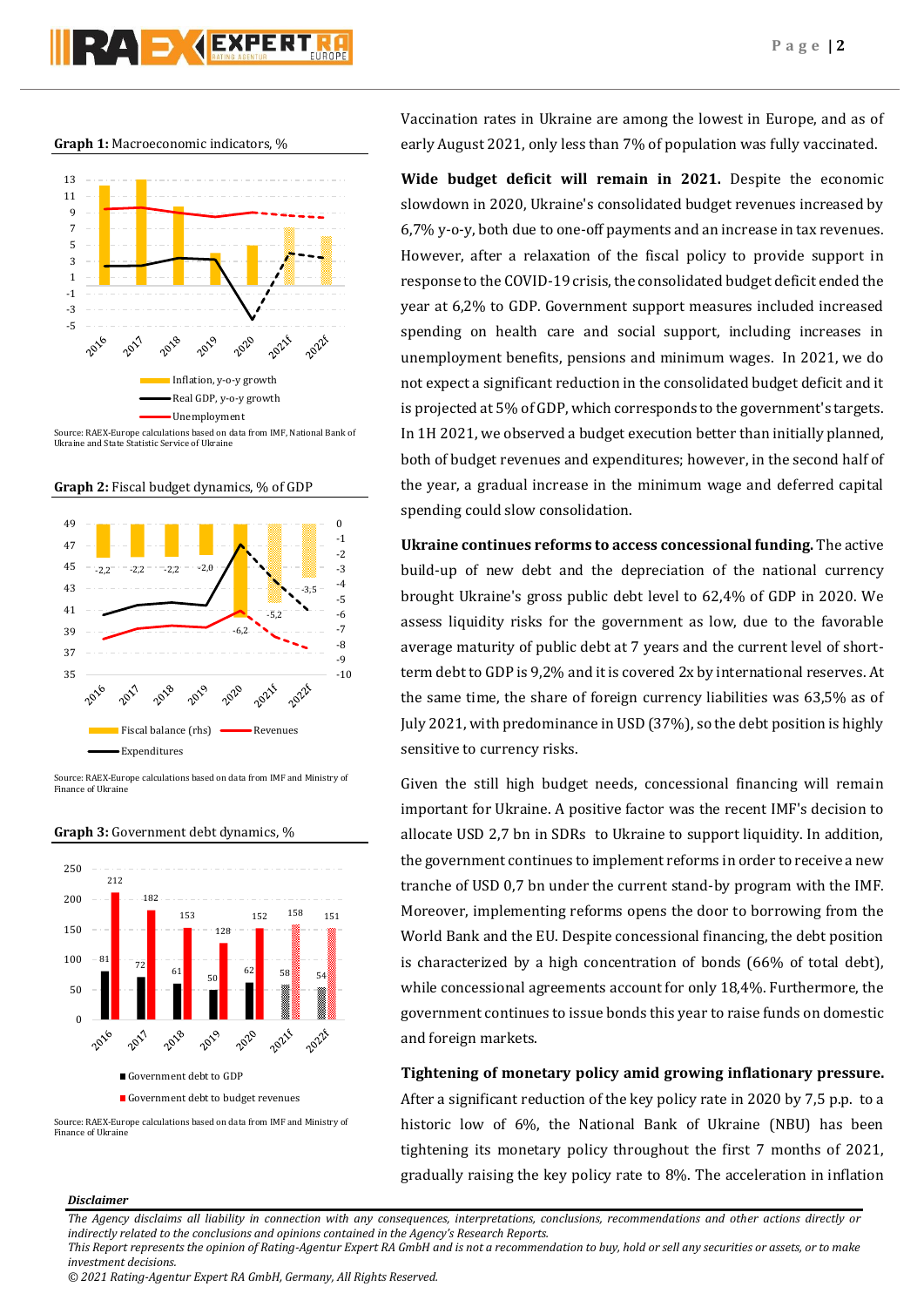**Graph 4:** Financial soundness indicators, %



Source: RAEX-Europe calculations based on data from IMF and National Bank of Ukraine









**Graph 6:** External sector indicators, % of GDP

2019

Current account (rhs) Imports Exports

that began in late 2020 caused the rate to post a reading of 10,2% in July 2021 due to solid consumer demand, coupled with increase in production costs (in particular raw materials, energy, and wages), further accelerated the growth in food prices. The priority of the monetary policy is to achieve price stability using the inflation-targeting regime, and the regulator's decision to raise the key rate is directly related with returning inflation to the target level. Inflation is expected to peak in the autumn and begin to slow down by the end of the year, returning to the target range of  $5\% \pm$ 1%.

**The banking system shows resilience, although there are still high NPL rates.** Banks continue to build assets, as these hiked by 11,5% in 2020 up to 54% of GDP. The recovery from the COVID-19 crisis has contributed to easing lending conditions and growth in corporate and retail lending in 1H 2021. During the pandemic, the positive trend in the share of non-performing loans continued, driven by both increased lending activity and SOB's loan restructurings. Thus, the percentage of NPLs fell to 37,2% as of June 2021, down from 48,5% a year earlier. Despite the positive dynamics and high NPL provisioning ratio close to 90%, the large amount of low-quality assets is a major risk for Ukraine's banking system. Profitability indicators improve the sustainability of the banking system: due to the rapid growth of operating income, ROE rose to 28,6%, and ROA was 3,6% as of June 2021. Banks are building regulatory capital, which increased by 12,2% y-o-y as of June 2021, and regulatory capital adequacy stood at 21,6%, well above the minimum threshold of 10%. Dollarization of banks' deposits and loans continues to decline: the share of deposits in foreign currency amounted to 36,7% and the share of loans – 34,5% at the end of 2Q 2021.

**The external position is favorable, primarily due to the build-up of international reserves in 2020.** This was made possible by a surplus in the balance of payments and net borrowings from the IMF (USD 975 m). A record current account surplus of 3,4% of GDP was achieved in 2020, compared to a deficit of 2,7% in 2019. The COVID-19 crisis led to a larger decline in imports into the country, while exports showed resilience to the recession, supported by agriculture and services, and declined by only 4,6%. Migrant remittances supported the current account and remained in line with 2019 figures. As a result, international reserves were up 15% in 2020 and remain favorable at USD 29,1 bn as of August 2021, providing nearly 5 months of import financing. We expect the current account surplus to narrow in 2021 caused by a rebound in import demand. However, in the mid-term perspective, the threat to the external position will be driven by a lower transit of gas revenues from Russia.

## *Disclaimer*

2016

*The Agency disclaims all liability in connection with any consequences, interpretations, conclusions, recommendations and other actions directly or indirectly related to the conclusions and opinions contained in the Agency's Research Reports.*

Source: RAEX-Europe calculations based on data from IMF, World Bank and National Bank of Ukraine

*This Report represents the opinion of Rating-Agentur Expert RA GmbH and is not a recommendation to buy, hold or sell any securities or assets, or to make investment decisions.*

*<sup>© 2021</sup> Rating-Agentur Expert RA GmbH, Germany, All Rights Reserved.*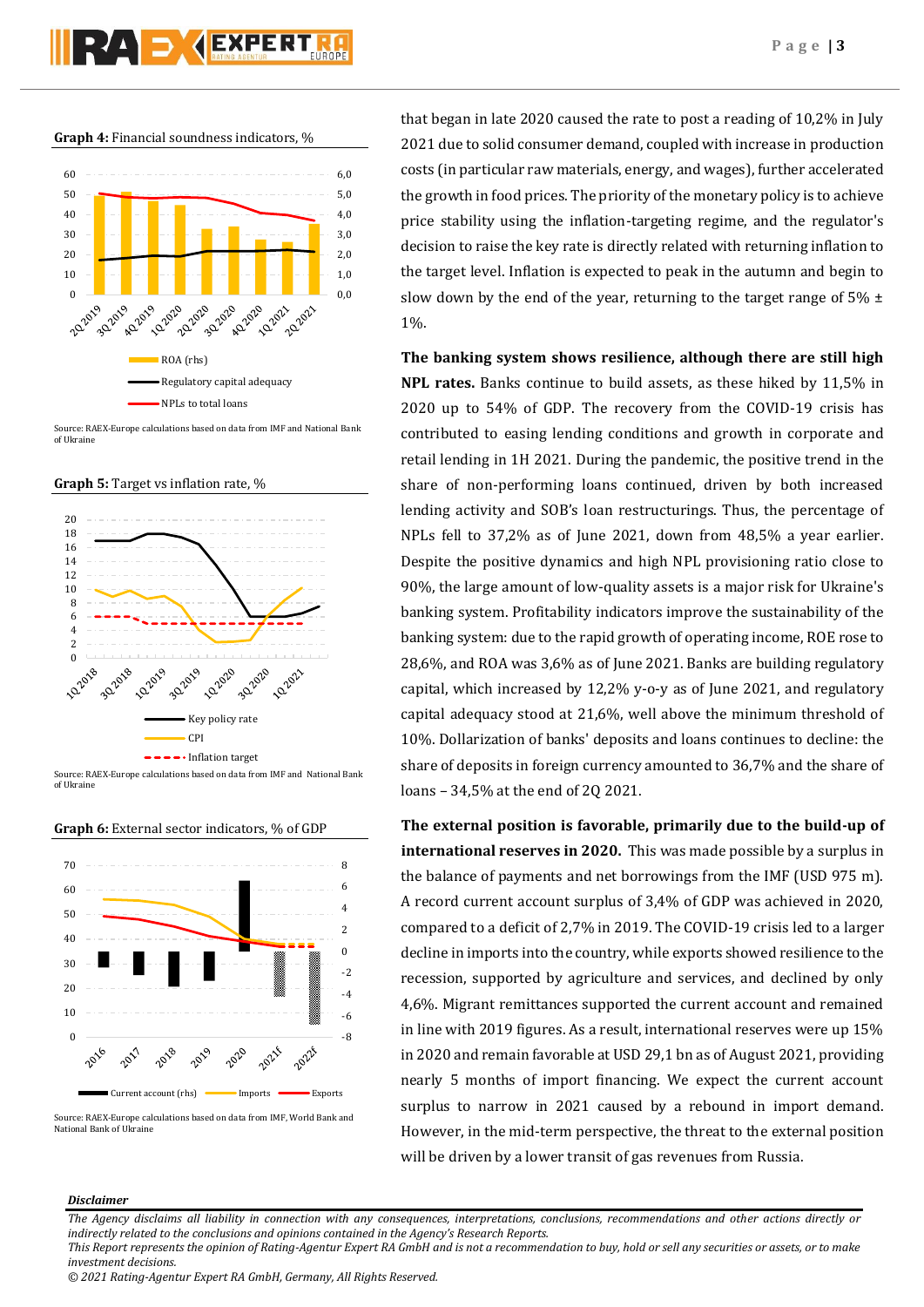## **Stress factor:**

 The military conflict in eastern Ukraine involving the self-proclaimed Donetsk and Luhansk People's Republics has dragged on since 2014. The conflict periodically escalates, and there is still no progress on the road map drawn up by Ukraine, Russia, the DPR, the LPR, and the OSCE. (weak stress-factor).

## **SENSITIVITY ASSESSMENT:**

The following developments could lead to an upgrade:

- Substantial rehabilitation of the banking system with an accelerated reduction in non-performing loans;
- Continuation of government reforms, ensuring independence of monetary authorities to allow access to concessional funding;
- Faster than expected fiscal consolidation and reduction of the government debt level.

The following developments could lead to a downgrade:

- Delaying or reversing reforms, which could lead to worsening access to external finance and pressure on government finances;
- Further deterioration of the government debt position if the continuation of the pandemic crisis prompts continued fiscal loosening.

## **ESG Disclosure:**

Inherent factors

 Quality of fiscal policy; quality of monetary policy; natural resources; natural and climatic threats; environmental threats; level of corruption, CPI; Government Effectiveness Index; quality of the business environment; position in Doing Business Ranking; level of investment in human capital, adjusted for inequality; Rule of Law Index; transparency of government policymaking Index; level of information transparency of the government; Political Stability and Absence of Violence/Terrorism Index; natural disasters, constant exposure to difficult natural conditions.

Drivers of change factors

None.

Next scheduled rating publication: **TBD December 2021.** The full sovereign rating calendar can be found at [Sovereign Rating Calendar 2021](https://raexpert.eu/sovereign/#conf-tab-5)

For further information contact:

Responsible expert: Denys Anokhov, Rating Associate of RAEX-Europe +49 (69) 3085-45-00, ext. 1212 [anokhov@raexpert.eu](mailto:anokhov@raexpert.eu)

Reviewer: Hector Alvarez, Associate Director of RAEX-Europe +49 (69) 3085-45-00, ext. 1213 [alvarez@raexpert.eu](mailto:alvarez@raexpert.eu)

## **Rating-Agentur Expert RA GmbH (RAEX-Europe)**

Walter-Kolb-Strasse 9-11, 60594 Frankfurt am Main, Germany +49 (69) 3085-45-00 E-mail[: info@raexpert.eu](mailto:info@raexpert.eu) [www.raexpert.eu](http://raexpert.eu/)

## *Disclaimer*

*The Agency disclaims all liability in connection with any consequences, interpretations, conclusions, recommendations and other actions directly or indirectly related to the conclusions and opinions contained in the Agency's Research Reports. This Report represents the opinion of Rating-Agentur Expert RA GmbH and is not a recommendation to buy, hold or sell any securities or assets, or to make*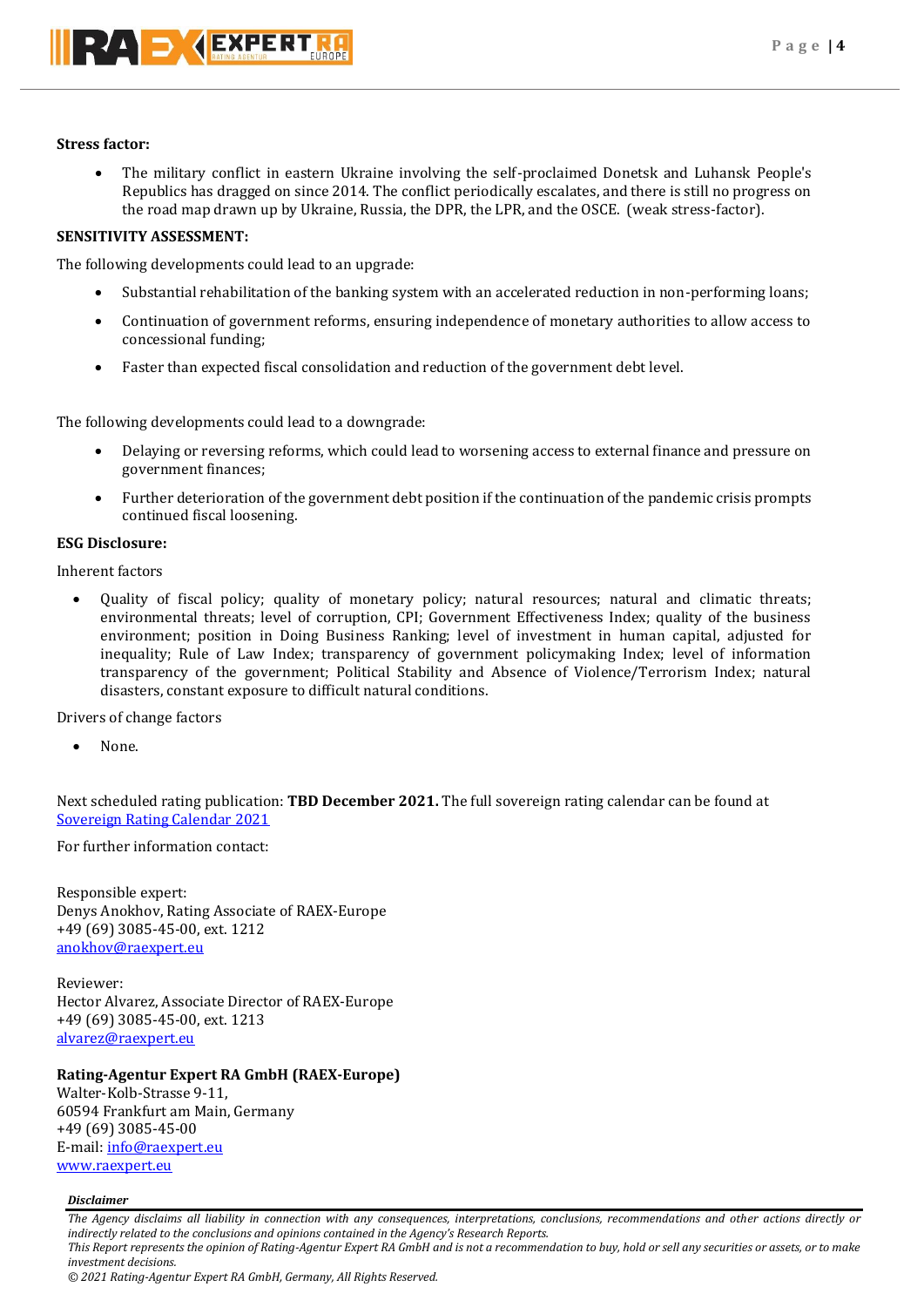# RATING HISTORY:

| Date       | <b>Review reason</b>                                               | <b>SGC</b>                  |                     | <b>Outlook</b>              |                     |
|------------|--------------------------------------------------------------------|-----------------------------|---------------------|-----------------------------|---------------------|
|            |                                                                    | <b>National</b><br>currency | Foreign<br>currency | <b>National</b><br>currency | Foreign<br>currency |
| 26.02.2021 | First assignment<br>of both types of<br>ratings for the<br>country | B                           | B                   | Stable                      | Stable              |

*Disclaimer* 

*The Agency disclaims all liability in connection with any consequences, interpretations, conclusions, recommendations and other actions directly or indirectly related to the conclusions and opinions contained in the Agency's Research Reports.*

*This Report represents the opinion of Rating-Agentur Expert RA GmbH and is not a recommendation to buy, hold or sell any securities or assets, or to make investment decisions.*